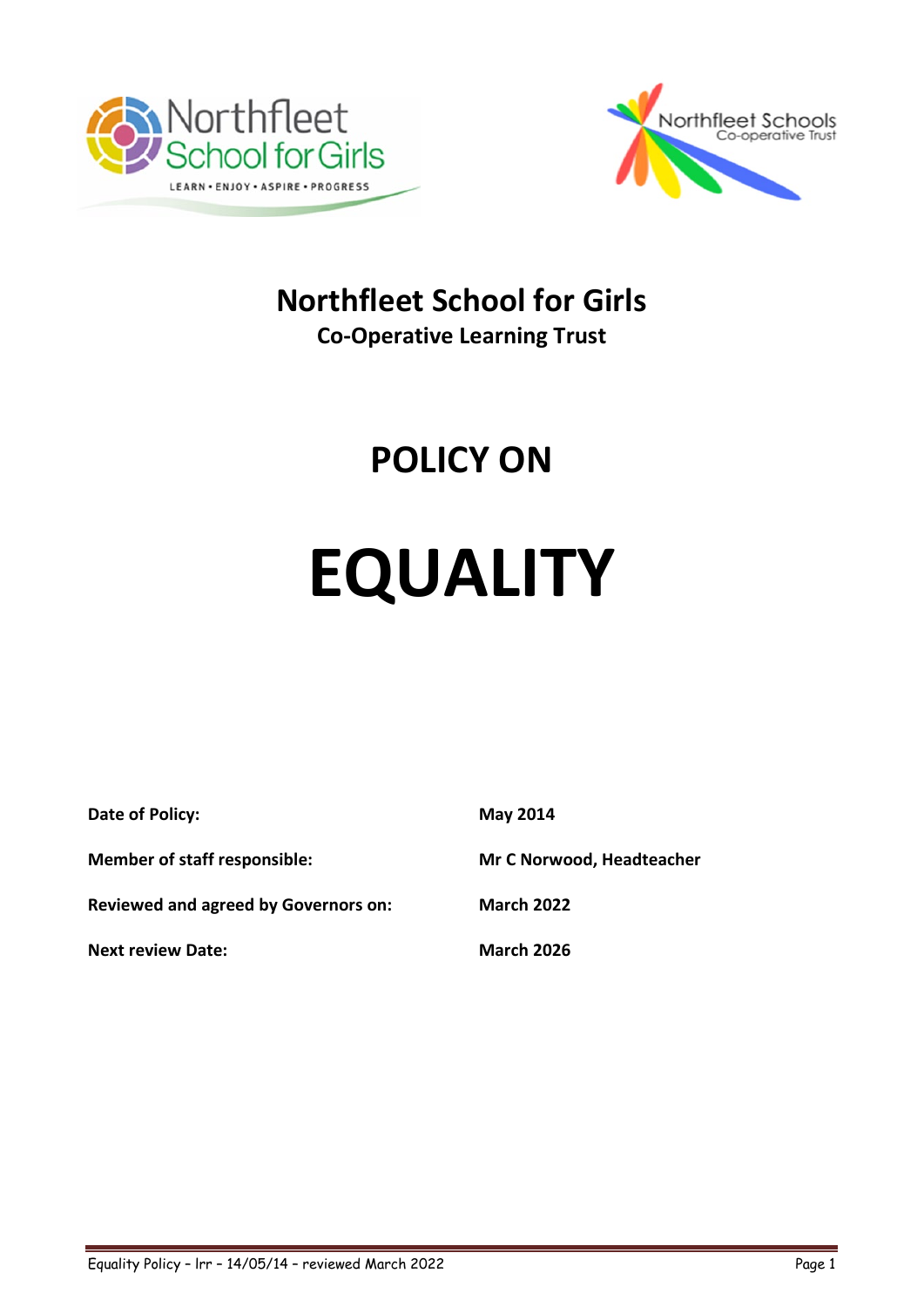#### **INTRODUCTION**

Northfleet School for Girls is an inclusive school where we focus on the wellbeing and progress of every child and where all members of our Co-Operative Learning Trust community are of equal worth.

We believe that the Equality Act provides a framework to support our commitment to valuing diversity, tackling discrimination, promoting equality and fostering good relationships between people. It also ensures that we continue to tackle issues of disadvantage and underachievement of different groups.

We recognise that these duties reflect international human rights standards as expressed in the UN Convention on the Rights of the Child, the UN Convention on the Rights of People with Disabilities, and the Human Rights Act 1998.

#### **Our approach to equality is based on the following 7 key principles**

# **1. All learners are of equal value**

Whether or not they are disabled, whatever their ethnicity, culture, national origin or national status, whatever their gender and gender identity, whatever their religious or non-religious affiliation or faith background and whatever their sexual orientation.

#### **2. We recognize, respect and value difference and understand that diversity is a strength**

We take account of differences and strive to remove barriers and disadvantages which people may face, in relation to disability, ethnicity, gender, religion, belief or faith and sexual orientation. We believe that diversity is a strength, which should be respected and celebrated by all those who learn, teach and visit here.

# **3. We foster positive attitudes and relationships**

We actively promote positive attitudes and mutual respect between groups and communities different from each other.

# **4. We foster a shared sense of cohesion and belonging**

We want all members of our school community to feel a sense of belonging within the school and wider community and to feel that they are respected and able to participate fully in school life.

#### **5. We observe good equalities practice for our staff**

We ensure that policies and procedures benefit all employees and potential employees in all aspects of their work, including in recruitment and promotion, and in continuing professional development

#### **6. We have the highest expectations of all our children**

We expect that all students can make good progress and achieve to their highest potential

# **7. We work to raise standards for all students, but especially for the most vulnerable**

We believe that improving the quality of education for the most vulnerable groups of students raises standards across the whole school.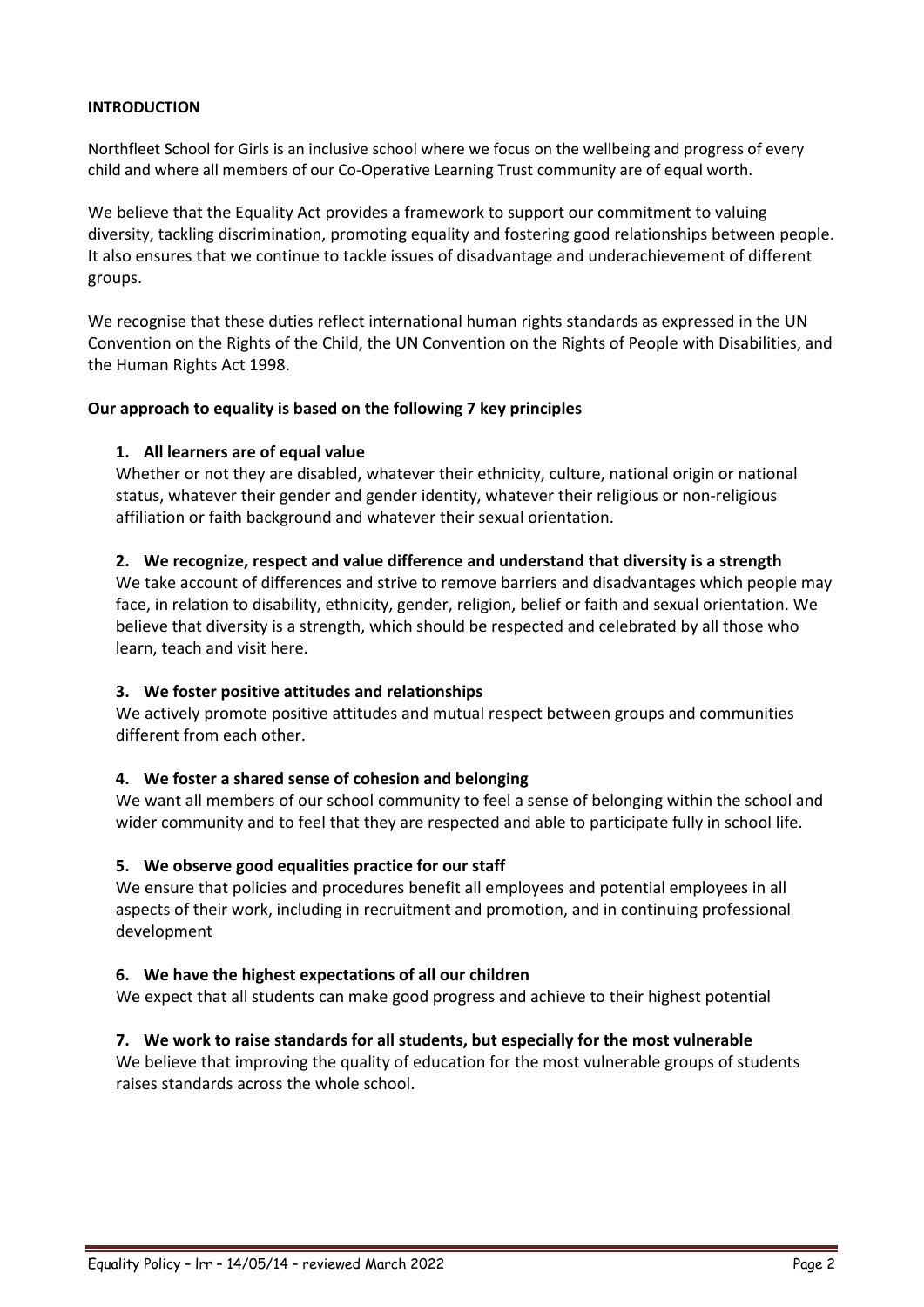# **PURPOSE OF THE POLICY**

The Equality Act 2010 was introduced to ensure protection from discrimination, harassment and victimisation on the grounds of specific characteristics (referred to as protected characteristics). This means that schools cannot discriminate against students or treat them less favourably because of their sex (gender), race, disability, religion or belief, gender reassignment, sexual orientation or pregnancy or maternity.

Age and marriage and civil partnership are also "protected characteristics" but are not part of the school provisions related to students.

The Act requires all public organisations, including schools to comply with the Public Sector Equality Duty or "general duty".

This requires all public organisations, including schools to

- Eliminate unlawful discrimination, harassment and victimisation
- Advance equality of opportunity between different groups
- Foster good relations between different groups

This policy describes how the school is meeting these statutory duties and is in line with national guidance. It includes information about how the school is complying with the Public Sector Equality Duty and also provides guidance to staff and outside visitors about our approach to promoting equality.

**Appendix 1** is a checklist of key equality considerations

# **DEVELOPMENT OF THE POLICY**

When developing the policy, we took account of the DfE guidance on the Equality Act 2010 which places a strong focus on improving the learning and progress of different groups and on closing gaps in standards.

We note that OFSTED has a statutory duty to report on the outcomes and provision for students who are disabled and those who have special educational needs.

This policy was developed by the Leadership Team and has been shared with students, staff, governors and parents and carers for their comments and input. It is part of our commitment to promoting equalities and providing an inclusive school.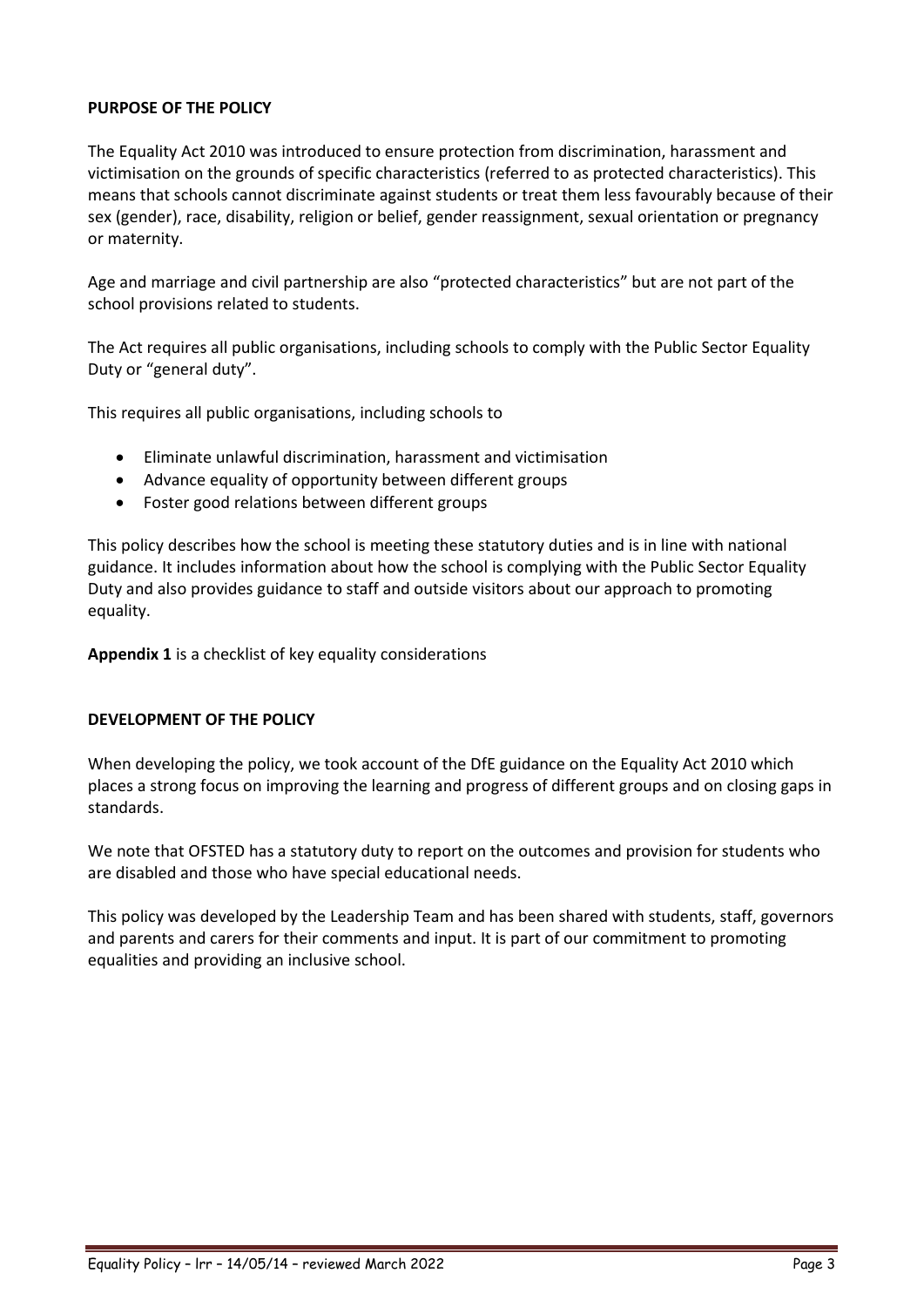# **LINKS TO OTHER POLICIES AND DOCUMENTATION**

Although this policy is the key document for information about our approach to equalities in line with the Public Sector Equality Duty, we ensure that information about our responsibilities under the Equality Act are also included in our self-evaluation review and school website.

Equality is linked to our behaviour, admissions, SEN and anti-bullying policies as well as minutes of meetings involving governors, the whole staff, and the senior leadership team and student voice.

The Equality Act also applies to schools in their role as employers, and the way we comply with this are found in our recruitment policies.

# **WHAT WE ARE DOING TO ELIMINATE DISCRIMINATION, HARASSEMENT AND VICTIMISATION**

- We take account of equality issues in relation to admissions and exclusions; the way we provide education for our students and the way we provide access for students to facilities and services.
- We are aware of the Reasonable Adjustment duty for disabled students designed to enhance access and participation to the level of non-disabled students and stop disabled students being placed at a disadvantage compared to their non-disabled peers.
- The Headteacher ensures that all appointment panels give due regard to this policy so that no one is discriminated against when it comes to employment, promotion or training opportunities.
- We ensure that those who are affected by a policy or activity are consulted and involved in the design of new policies, and in the review of existing ones.
- We take seriously the need to consider the equality implications when we develop, adapt and review any policy or procedure and whenever we make significant decisions about the day to day life of the school.
- We actively promote equality and diversity though the curriculum and by creating an environment which champions respect for all.
- We work closely with students in the development and celebration of equality aims.
- Our admissions arrangements are fair and transparent, and we do not discriminate against students by treating them less favourably on the grounds of their sex, race, disability, religion or belief, sexual orientation, gender reassignment, pregnancy or maternity

#### **BEHAVIOUR, EXCLUSIONS AND ATTENDANCE**

The school Policy on Behaviour takes full account of the duties under the Equality Act. We make reasonable, appropriate and flexible adjustment for students with a disability. We closely monitor data on exclusions and absence from school for evidence of over-representation of different groups and investigate fully any disparities.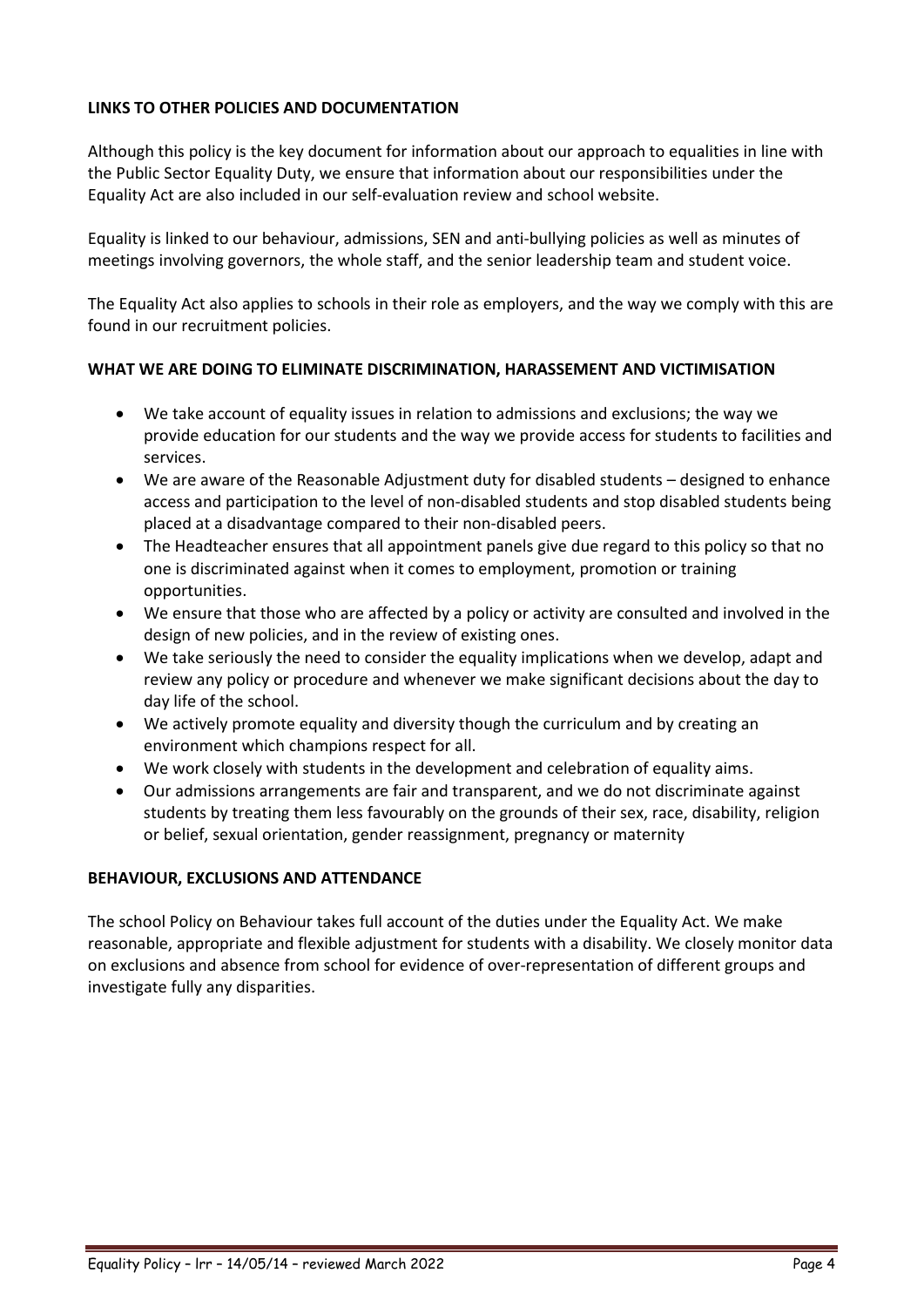# **ADDRESSING PREJUDICE AND PREJUDICE BASED BULLYING**

The school challenges all forms of prejudice and prejudice-based bullying, which stand in the way of fulfilling our commitment to inclusion and equality:

- prejudices around disability and special educational needs
- prejudices around race, religion or belief, for example anti-Semitism and Islamophobia, Travellers, migrants, refugees and people seeking asylum
- prejudices around gender and sexual orientation, including homophobic and transphobic attitudes

We keep a record of different prejudice-related incidents and provide a report to governors on incidents at our school and how we dealt with them. We review this data regularly and take action to reduce incidents.

# **WHAT WE ARE DOING TO ADVANCE EQUALITY OF OPPORTUNITY BETWEEN DIFFERENT GROUPS**

- We know the needs of our school population very well and collect and analyse data in order to inform our planning and identify targets to achieve improvements.
- We have procedures, working in partnership with parents and carers, to identify children who have a disability through our student admissions meetings.
- We collect data and monitor progress and outcomes of different groups of students and use this data to support school improvement. We take action to close any gaps, for example, for those making slow progress in acquiring age-appropriate literacy and number skills.

We collect and analyse data:

- on the school population by gender and ethnicity;
- on the % of students identified as having a special educational need and/or disability and by their principal need or disability;
- by year group in terms of ethnicity, gender and proficiency in English;
- on inequalities of outcome and participation, related to ethnicity, gender and disability and proficiency in English
- We produce an analysis of standards reached by different groups at the end of each key stage:
- FSM and non-FSM (Ever 6)
- Ethnicity
- SEN
- EAL
- CIC
- We also collect, analyse and use data in relation to attendance and exclusions of different groups
- We are aware that the legislation relates mainly to current but also to future students we will for example, be sufficiently prepared if a Visually Impaired, Hearing impaired or Gypsy Roma Traveller student joins our school.
- We avoid language that runs the risk of placing a ceiling on any students' achievement or that seeks to define their potential as learners, such as" less able".
- We use a range of teaching strategies that ensures we meet the needs of all students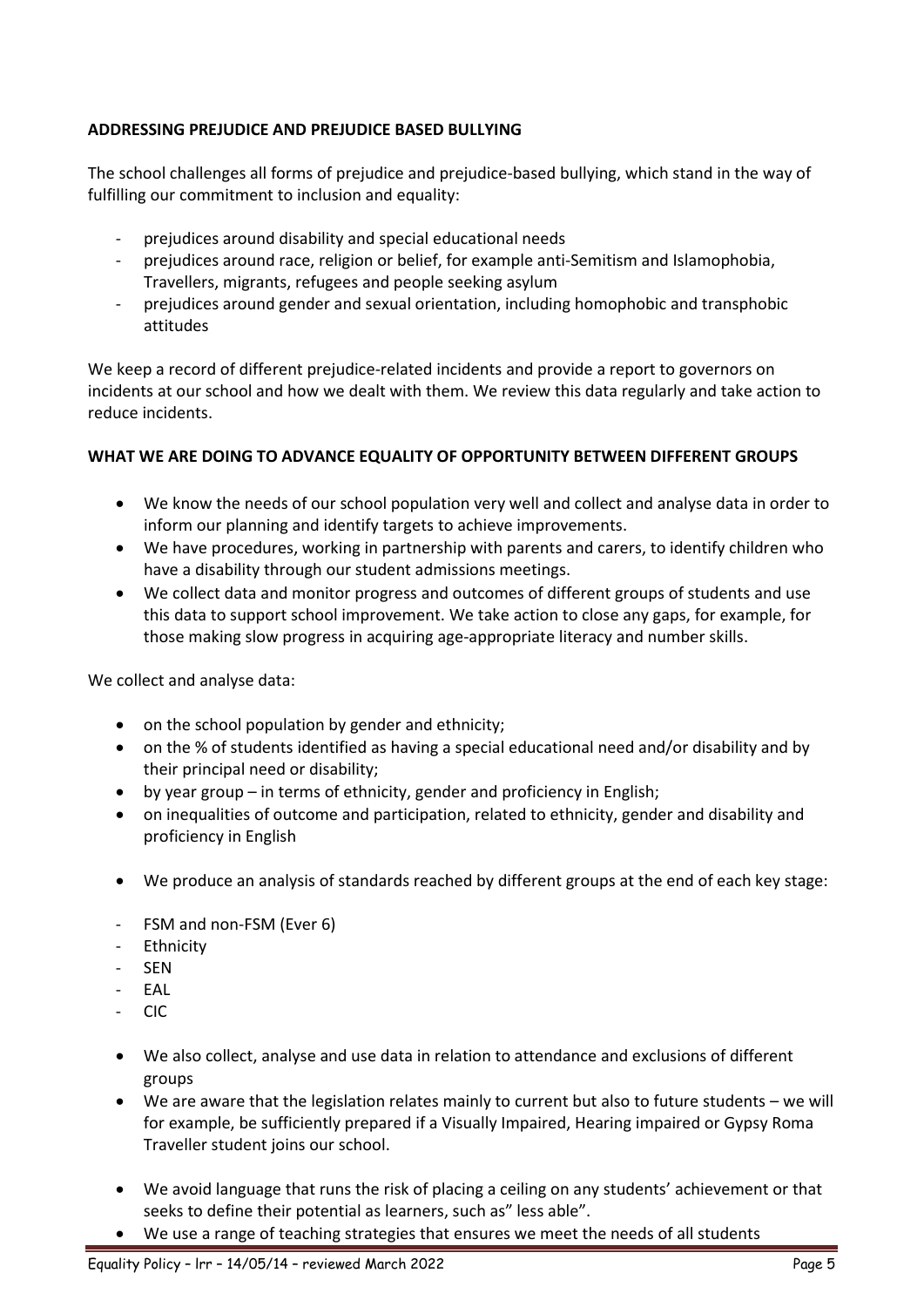- We provide support to students at risk of underachieving
- We are alert and proactive about the potentially damaging impact of negative language in matters such as race, gender, disability and sexuality.

In addition to avoiding or minimising possible negative impacts of our policies, we take opportunities to maximise positive impacts by reducing and removing inequalities and barriers that may already exist between, for example:

- disabled and non-disabled people
- people of different ethnic, cultural and religious backgrounds
- girls and boys
	- We ensure equality of access for all students to a broad and balanced curriculum, removing barriers to participation where necessary.
	- We implement an Accessibility Plan designed to: increase the extent to which students with disability can participate in the curriculum; improve the physical environment and improve the availability of accessible information to disabled students.

# **POSITIVE ACTION**

We will take positive and proportionate action to address the disadvantage faced by particular groups of students with particular protected characteristics, such as targeted support. The actions will be designed to meet the school's Equality Objectives.

# **WHAT WE ARE DOING TO FOSTER GOOD RELATIONS**

- We prepare our students for life in a diverse society and ensure that there are activities across the curriculum that promote the spiritual, moral, social and cultural development of our students.
- We teach about difference and diversity and the impact of stereotyping, prejudice and discrimination through PSHE and across the curriculum.
- We use materials and resources that reflect the diversity of the school, population and local community in terms of race, gender, sexual identity and disability, avoiding stereotyping.
- We promote a whole school ethos and values that challenge prejudice based discriminatory language, attitudes and behaviour.
- We provide opportunities for students to appreciate their own culture and celebrate the diversity of other cultures.
- We include the contribution of different cultures to world history and that promote positive images of people
- We provide opportunities for students to listen to a range of opinions and empathise with different experiences
- We promote positive messages about equality and diversity through displays, assemblies, visitors, whole school events eg Black History Month, Deaf Awareness week
- We include Equalities matters in our external communications
- We work to actively promote diversity and educate students in the celebration of our differences. This includes understanding language which may cause offense.

# **OTHER WAYS WE ADDRESS EQUALITY ISSUES**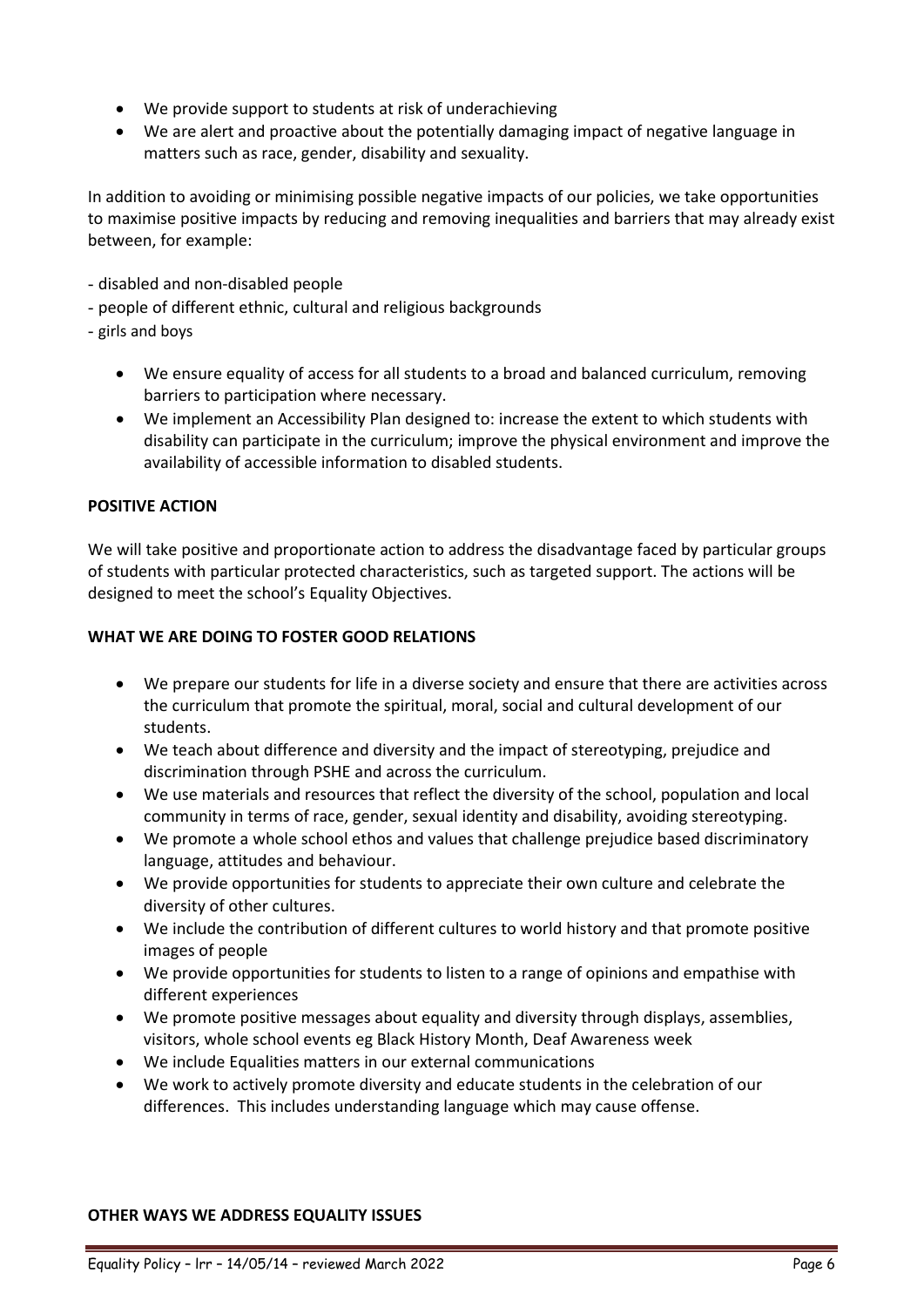In order to ensure that the work we are doing on equalities meets the needs of the whole school community we:

- review relevant feedback from the annual parent questionnaire, parents' evening, parentschool forum and/or focus meetings or governors' parent-consultation meeting
- secure and analyse responses from staff surveys, staff meetings and training events
- review feedback and responses from the children and groups of children, from student leaders, PSHE lessons, whole school surveys on children's attitudes to self and school (PASS);
- analyse issues raised in Annual Reviews or reviews of progress on Individual Education Plans/Personalised Provision Maps, mentoring and support;
- ensure that we secure responses and feedback at Governing Body meetings and from the governing body's working groups.

# **ROLES AND RESPONSIBILITIES**

We expect all members of the school community and visitors to support our commitment to promoting equalities and meeting the requirements of the Equality Act. We will provide training, guidance and information to enable them to do this.

# Governing body

The governing body is responsible for ensuring that the school complies with legislation, and that this policy and its related procedures and action plans are implemented. A member of the governing body has a watching brief regarding the implementation of this policy.

Every governing body committee keeps aspects of the school's commitment to the Equality Duty under review, for example, in terms of standards, curriculum, admissions, exclusions, personnel issues and the school environment. Governors annually review the Equality Policy and evaluate the success of the school's Equalities Work taking account of quantitative evidence (e.g. data) and qualitative evidence (e.g. surveys)

# Headteacher and Leadership team

The Headteacher is responsible for implementing the policy; for ensuring that all staff are aware of their responsibilities and are given appropriate training and support; and for taking appropriate action in any cases of unlawful discrimination.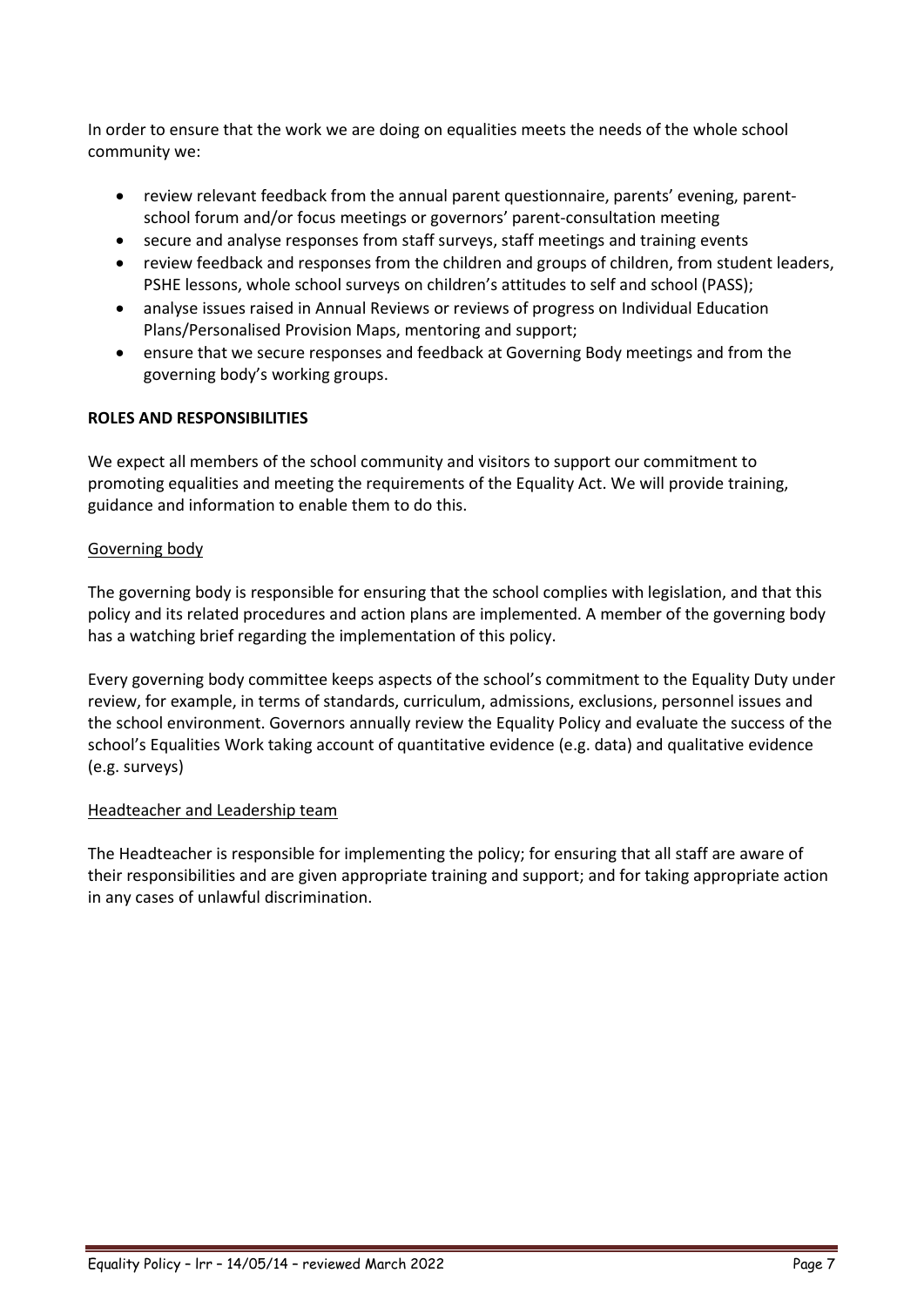# Teaching and Support Staff

All teaching and support staff will:

- promote an inclusive and collaborative ethos in their classroom
- $\triangleleft$  challenge prejudice and discrimination
- $\div$  deal fairly and professionally with any prejudice-related incidents that may occur
- $\cdot \cdot$  plan and deliver curricula and lessons that reflect the school's principles, for example, in providing materials that give positive images in terms of race, gender and disability
- maintain the highest expectations of success for all students
- support different groups of students in their class through differentiated planning and teaching, especially those who may (sometimes temporarily) find aspects of academic learning difficult
- $\cdot \cdot$  keep up-to-date with equalities legislation relevant to their work.

We will provide training and guidance on Equalities for all staff new to the school as part of the induction procedure.

# Visitors

All visitors to the school, including parents and carers are expected to support our commitment to equalities and comply with the duties set out in this policy. We will provide guidance and information in school newsletters to enable them to do this.

# **EQUAL OPPORTUNITIES FOR STAFF**

- This section deals with aspects of equal opportunities relating to staff. We are committed to the implementation of equal opportunities principles and the monitoring and active promotion of equality in all aspects of staffing and employment.
- All staff appointments and promotions are made on the basis of merit and ability and in compliance with the law.
- We are also concerned to ensure wherever possible that the staffing of the school reflects the diversity of our community.
- As an employer we strive to ensure that we eliminate discrimination and harassment in our employment practice and actively promote equality across all groups within our workforce.
- We respect the religious beliefs and practice of all staff, students and parents, and comply with reasonable requests relating to religious observance and practice.
- We ensure that all staff, including support and administrative staff, receive appropriate training and opportunities for professional development, both as individuals and as groups or teams.

# **MONITORING AND REVIEWING THE POLICY**

We review the information about equalities in the policy annually and make adjustments as appropriate. Our review involves students, staff, governors and parents and carers.

# **DISSEMINATING THE POLICY**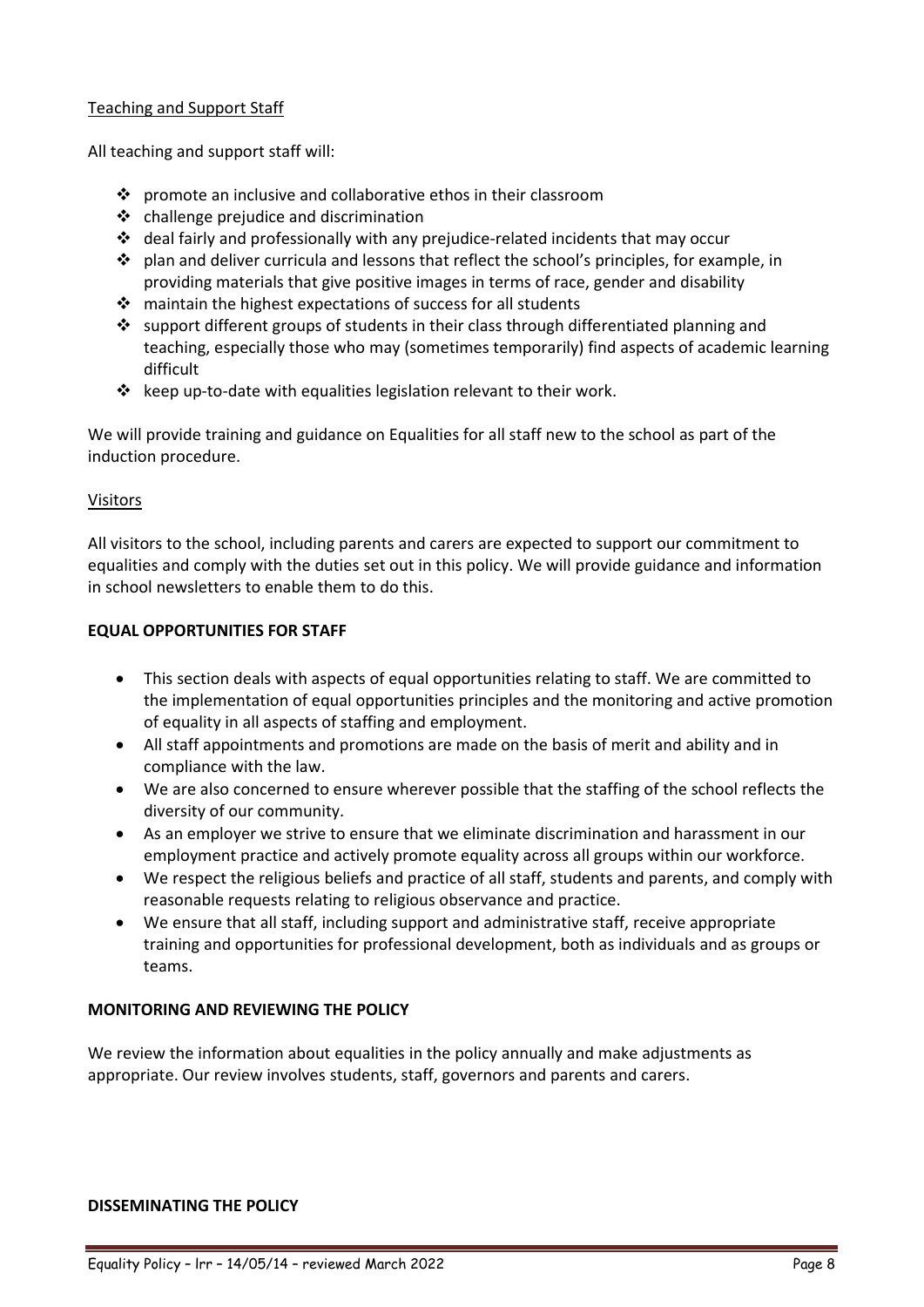This Equality Policy along with the Equality Objectives and data is available

- on the school website
- as paper copies on request
- as part of induction for new staff

We ensure that the whole school community knows about the policy, objectives and data through the school newsletter, assemblies, staff meetings and other communications.

We publish on the school's website copies of relevant policies and guidance, including those on behaviour, anti-bullying and special educational needs.

**Signed: Chair of Governors** 

**Signed: Headteacher** 

**Date: March 2022**